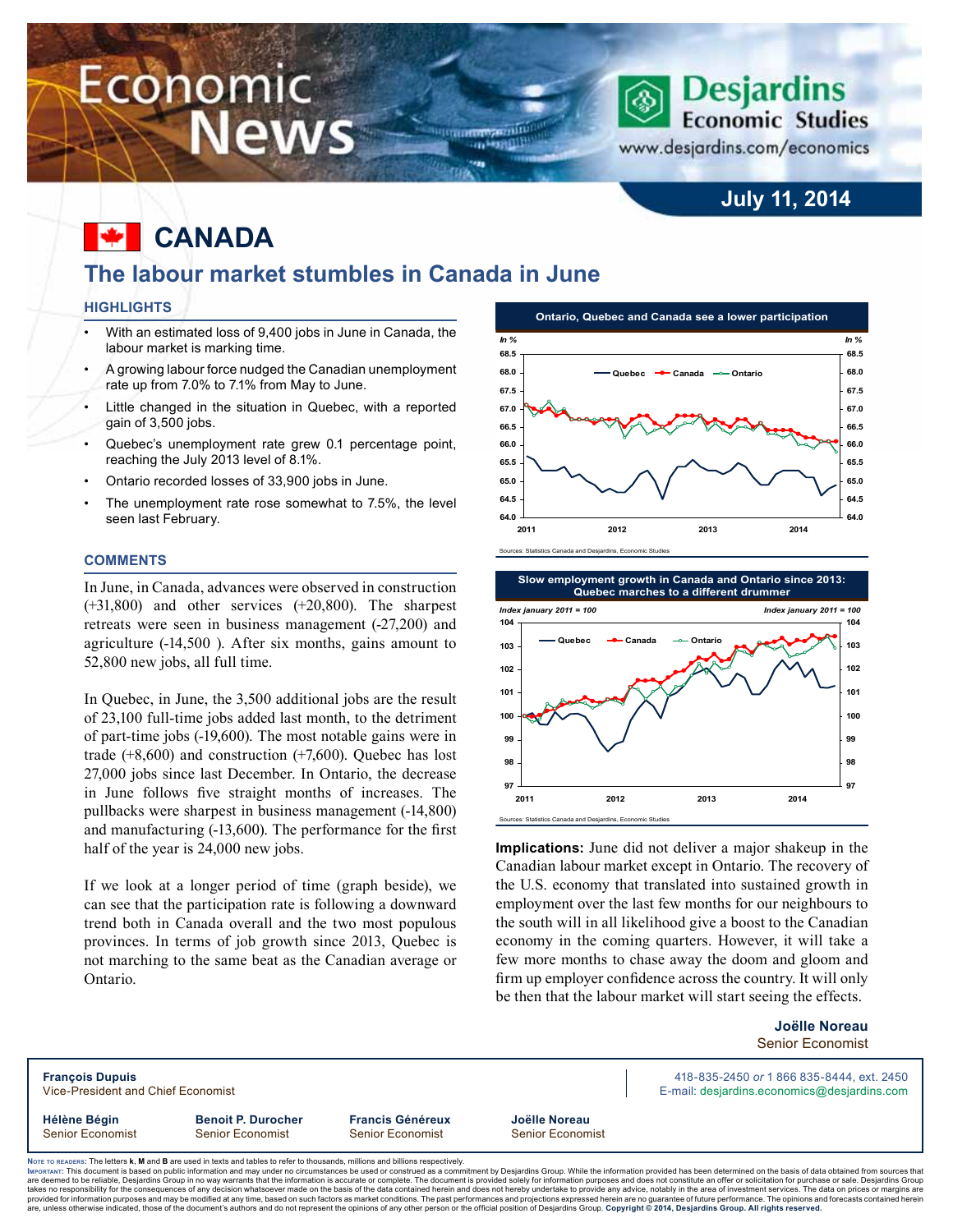### **REFERENCE TABLES OF LABOUR MARKET**

# **Desjardins**<br>Economic Studies ◈

www.desjardins.com/economics

## **July 11, 2014**

| Variation by sector - June 2014 |                                 |                   |                |                                    |           |           |  |  |  |  |  |
|---------------------------------|---------------------------------|-------------------|----------------|------------------------------------|-----------|-----------|--|--|--|--|--|
|                                 | <b>GAINING Sectors</b>          |                   | <b>Balance</b> | <b>LOSING Sectors</b>              | Balance   |           |  |  |  |  |  |
|                                 |                                 | 1 month           | 1 year         |                                    | 1 month   | 1 year    |  |  |  |  |  |
| <b>CANADA</b>                   | Construction                    | 31,800            | $-8,900$       | Bus., build. and other supp. serv. | $-27,200$ | $-9,700$  |  |  |  |  |  |
|                                 | Others services                 | 20,800            | 13,400         | Agriculture                        | $-14,500$ | $-22,700$ |  |  |  |  |  |
|                                 | Public administration           | 11,100            | $-5,800$       | Manufacturing                      | $-10,600$ | $-16,100$ |  |  |  |  |  |
|                                 | Fin., insurance and real estate | 7,800             | $-20,600$      | Accomodation and food services     | $-9,100$  | 7,000     |  |  |  |  |  |
|                                 |                                 |                   |                |                                    |           |           |  |  |  |  |  |
| <b>QUEBEC</b>                   | Trade                           | 8,600             | 7,300          | <b>Health care</b>                 | $-9,700$  | $-7,000$  |  |  |  |  |  |
|                                 | Construction                    | 7,600             | $-15,800$      | Transportation and warehousing     | $-7,000$  | 9,200     |  |  |  |  |  |
|                                 | Accomodation and food services  | 4,800             | 13,600         | <b>Educational services</b>        | $-4,400$  | $-24,000$ |  |  |  |  |  |
|                                 | Fin., insurance and real estate | 3,600<br>17,600   |                | Agriculture                        | $-2,500$  | 800       |  |  |  |  |  |
|                                 |                                 |                   |                |                                    |           |           |  |  |  |  |  |
| <b>ONTARIO</b>                  | <b>Health care</b>              | 15,900            | 36,000         | Bus., build. and other supp. serv. | $-14,800$ | 500       |  |  |  |  |  |
|                                 | Others services                 | 7,300             | 21,900         | Manufacturing                      | $-13,600$ | $-34,200$ |  |  |  |  |  |
|                                 | <b>Educational services</b>     | 5,900<br>3,400    |                | Transportation and warehousing     | $-11,900$ | $-16,100$ |  |  |  |  |  |
|                                 | Public administration           | $-8,200$<br>5,800 |                | Accomodation and food services     | $-11,300$ | $-6,200$  |  |  |  |  |  |
|                                 |                                 |                   |                |                                    |           |           |  |  |  |  |  |
|                                 | Source: LFS, Statistics Canada  |                   |                |                                    |           |           |  |  |  |  |  |

| <b>Labour Market</b>                           |                |                  |                     |                      |              |           |           |  |  |  |  |  |
|------------------------------------------------|----------------|------------------|---------------------|----------------------|--------------|-----------|-----------|--|--|--|--|--|
| June                                           |                | <b>NUMBER OF</b> | <b>JOB CREATION</b> |                      |              |           |           |  |  |  |  |  |
| 2014                                           |                | <b>EMPLOYEES</b> | in numbers          |                      |              |           |           |  |  |  |  |  |
|                                                |                | June             | Last<br>Last        |                      | <b>Since</b> | Last      | Last year |  |  |  |  |  |
| Seasonally adjusted data                       |                | 2014             | month               | december<br>3 months |              | year      | in $%$    |  |  |  |  |  |
|                                                | Canada         | 17,820,700       | $-9,400$            | $-12,500$            | 52,800       | 72,300    | 0.4%      |  |  |  |  |  |
| <b>TOTAL JOBS</b>                              | Quebec         | 4,018,500        | 3,500               | $-29,300$            | $-27.000$    | $-13,900$ | $-0.3%$   |  |  |  |  |  |
|                                                | <b>Ontario</b> | 6,900,800        | $-33,900$           | $-1,500$             | 24,000       | 10,300    | 0.1%      |  |  |  |  |  |
|                                                | Canada         | 3,637,800        | $-11,900$           | 12,200               | 15,500       | $-13,800$ | $-0.4%$   |  |  |  |  |  |
| <b>PUBLIC SECTOR</b><br><b>EMPLOYEES</b>       | Quebec         | 888,100          | $-10,000$           | $-7,600$             | 12,500       | $-2,300$  | $-0.3%$   |  |  |  |  |  |
|                                                | Ontario        | 1,344,500        | 14,300              | 29,700               | 2,400        | $-18,700$ | $-1.4%$   |  |  |  |  |  |
|                                                | Canada         | 11,478,000       | $-21,000$           | $-24,900$            | 600          | 108,300   | 1.0%      |  |  |  |  |  |
| <b>PRIVATE SECTOR</b><br><b>EMPLOYEES</b>      | Quebec         | 2,570,200        | 9,200               | $-27,300$            | $-54,500$    | $-24,300$ | $-0.9%$   |  |  |  |  |  |
|                                                | Ontario        | 4,514,400        | $-49,600$           | $-11,000$            | 9,200        | 43,500    | 1.0%      |  |  |  |  |  |
|                                                | Canada         | 2,704,800        | 23,400              | 200                  | 36,600       | $-22,300$ | $-0.8%$   |  |  |  |  |  |
| SELF-EMPLOYED                                  | Quebec         | 560,200          | 4,300               | 5,600                | 15,000       | 12,700    | 2.3%      |  |  |  |  |  |
|                                                | Ontario        | 1,041,800        | 1,300               | $-20,300$            | 12,300       | $-14,500$ | $-1.4%$   |  |  |  |  |  |
| Source: Statistics Canada, Labour Force Survey |                |                  |                     |                      |              |           |           |  |  |  |  |  |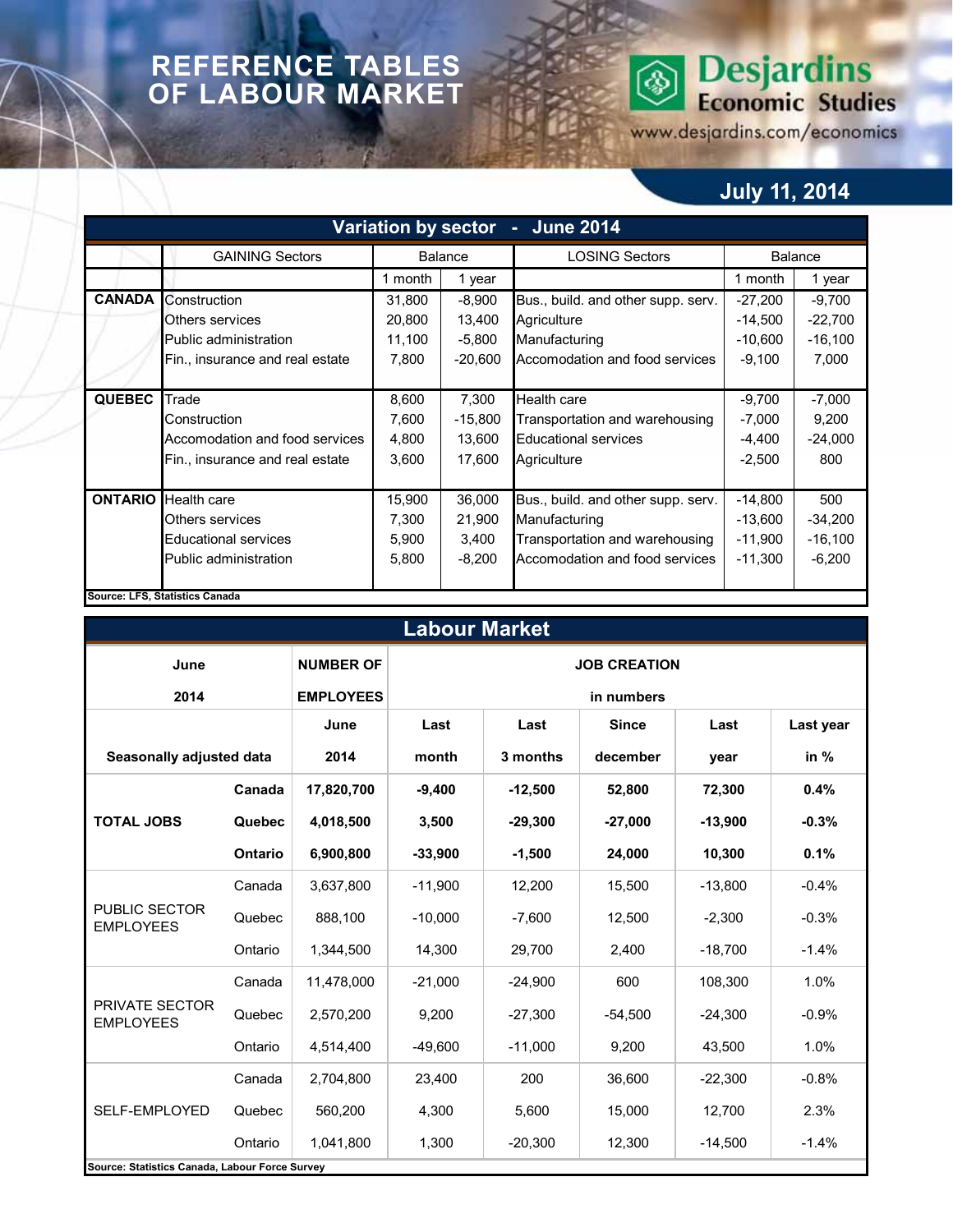

| <b>Labour Market - Recent trends</b> |                                                             |           |                       |                    |                                 |           |               |                   |           |  |
|--------------------------------------|-------------------------------------------------------------|-----------|-----------------------|--------------------|---------------------------------|-----------|---------------|-------------------|-----------|--|
|                                      |                                                             |           |                       |                    | <b>Seasonally adjusted data</b> |           |               |                   |           |  |
|                                      |                                                             |           |                       |                    | Labour                          | Variation |               |                   | Unemploy- |  |
|                                      | <b>Employment</b>                                           |           | Job creation in last: |                    | Force                           | over      | Participation | <b>Employment</b> | ment      |  |
|                                      | in numbers                                                  | 1 month   |                       | 3 months 12 months | <b>Numbers</b>                  | 1 month   | rate          | rate              | rate      |  |
| Canada                               |                                                             |           |                       |                    |                                 |           |               |                   |           |  |
| 2013.06                              | 17,748,400                                                  | 3,800     | 105,200               | 243,100            | 19,103,700                      | 12,100    | 66.7%         | 61.9%             | 7.1%      |  |
| 2013.07                              | 17,705,600                                                  | $-42,800$ | 50,500                | 221,700            | 19,075,600                      | $-28,100$ | 66.5%         | 61.7%             | 7.2%      |  |
| 2013.08                              | 17,770,100                                                  | 64,500    | 25,500                | 250,100            | 19,133,300                      | 57,700    | 66.6%         | 61.9%             | 7.1%      |  |
| 2013.09                              | 17,775,100                                                  | 5,000     | 26,700                | 213,000            | 19,100,500                      | $-32,800$ | 66.4%         | 61.8%             | 6.9%      |  |
| 2013.10                              | 17,786,800                                                  | 11,700    | 81,200                | 215,400            | 19,118,200                      | 17,700    | 66.4%         | 61.8%             | 7.0%      |  |
| 2013.11                              | 17,811,900                                                  | 25,100    | 41,800                | 183,600            | 19,138,100                      | 19,900    | 66.4%         | 61.8%             | 6.9%      |  |
| 2013.12                              | 17,767,900                                                  | $-44,000$ | $-7,200$              | 99,000             | 19,151,400                      | 13,300    | 66.4%         | 61.6%             | 7.2%      |  |
| 2014.01                              | 17,797,300                                                  | 29,400    | 10,500                | 145,900            | 19,130,500                      | $-20,900$ | 66.3%         | 61.6%             | 7.0%      |  |
| 2014.02                              | 17,790,300                                                  | $-7,000$  | $-21,600$             | 94,700             | 19,133,400                      | 2,900     | 66.2%         | 61.6%             | 7.0%      |  |
| 2014.03                              | 17,833,200                                                  | 42,900    | 65,300                | 190,000            | 19,158,600                      | 25,200    | 66.2%         | 61.7%             | 6.9%      |  |
| 2014.04                              | 17,804,300                                                  | $-28,900$ | 7,000                 | 149,200            | 19,133,000                      | $-25,600$ | 66.1%         | 61.5%             | 6.9%      |  |
| 2014.05                              | 17,830,100                                                  | 25,800    | 39,800                | 85,500             | 19,173,900                      | 40,900    | 66.1%         | 61.5%             | 7.0%      |  |
| 2014.06                              | 17,820,700                                                  | $-9,400$  | $-12,500$             | 72,300             | 19,190,200                      | 16,300    | 66.1%         | 61.4%             | 7.1%      |  |
| Quebec                               |                                                             |           |                       |                    |                                 |           |               |                   |           |  |
| 2013.06                              | 4,032,400                                                   | $-7,300$  | 16,000                | 48,200             | 4,376,400                       | $-500$    | 65.4%         | 60.3%             | 7.9%      |  |
| 2013.07                              | 4,004,100                                                   | $-28,300$ | $-16,500$             | 41,400             | 4,356,400                       | $-20,000$ | 65.1%         | 59.8%             | 8.1%      |  |
| 2013.08                              | 4,004,300                                                   | 200       | $-35,400$             | 4,200              | 4,348,500                       | $-7,900$  | 64.9%         | 59.8%             | 7.9%      |  |
| 2013.09                              | 4,018,900                                                   | 14,600    | $-13,500$             | 12,800             | 4,348,200                       | $-300$    | 64.9%         | 60.0%             | 7.6%      |  |
| 2013.10                              | 4,046,500                                                   | 27,600    | 42,400                | 28,200             | 4,375,900                       | 27,700    | 65.2%         | 60.3%             | 7.5%      |  |
| 2013.11                              | 4,061,600                                                   | 15,100    | 57,300                | 24,900             | 4,379,100                       | 3,200     | 65.3%         | 60.5%             | 7.3%      |  |
| 2013.12                              | 4,045,500                                                   | $-16,100$ | 26,600                | 3,900              | 4,384,000                       | 4,900     | 65.3%         | 60.3%             | 7.7%      |  |
| 2014.01                              | 4,058,200                                                   | 12,700    | 11,700                | 10,000             | 4,384,900                       | 900       | 65.3%         | 60.4%             | 7.5%      |  |
| 2014.02                              | 4,032,700                                                   | $-25,500$ | $-28,900$             | $-2,600$           | 4,375,300                       | $-9,600$  | 65.1%         | 60.0%             | 7.8%      |  |
| 2014.03                              | 4,047,800                                                   | 15,100    | 2,300                 | 31,400             | 4,379,100                       | 3,800     | 65.1%         | 60.2%             | 7.6%      |  |
| 2014.04                              | 4,015,800                                                   | $-32,000$ | $-42,400$             | $-4,800$           | 4,347,400                       | $-31,700$ | 64.6%         | 59.7%             | 7.6%      |  |
| 2014.05                              | 4,015,000                                                   | $-800$    | $-17,700$             | $-24,700$          | 4,364,900                       | 17,500    | 64.8%         | 59.6%             | 8.0%      |  |
| 2014.06                              | 4,018,500                                                   | 3,500     | $-29,300$             | $-13,900$          | 4,374,900                       | 10,000    | 64.9%         | 59.6%             | 8.1%      |  |
| Ontario                              |                                                             |           |                       |                    |                                 |           |               |                   |           |  |
| 2013.06                              | 6,890,500                                                   | $-4,800$  | 48,700                | 112,600            | 7,446,300                       | 7,300     | 66.5%         | 61.5%             | 7.5%      |  |
| 2013.07                              | 6,880,000                                                   | $-10,500$ | 33,600                | 88,300             | 7,446,700                       | 400       | 66.4%         | 61.4%             | 7.6%      |  |
| 2013.08                              | 6,918,400                                                   | 38,400    | 23,100                | 153,800            | 7,478,600                       | 31,900    | 66.6%         | 61.7%             | 7.5%      |  |
| 2013.09                              | 6,908,400                                                   | $-10,000$ | 17,900                | 116,900            | 7,452,700                       | $-25,900$ | 66.3%         | 61.5%             | 7.3%      |  |
| 2013.10                              | 6,898,800                                                   | $-9,600$  | 18,800                | 103,600            | 7,451,200                       | $-1,500$  | 66.3%         | 61.3%             | 7.4%      |  |
| 2013.11                              | 6,907,100                                                   | 8,300     | $-11,300$             | 84,500             | 7,454,100                       | 2,900     | 66.2%         | 61.4%             | 7.3%      |  |
| 2013.12                              | 6,876,800                                                   | $-30,300$ | $-31,600$             | 20,500             | 7,466,300                       | 12,200    | 66.3%         | 61.0%             | 7.9%      |  |
| 2014.01                              | 6,882,800                                                   | 6,000     | $-16,000$             | 53,800             | 7,438,200                       | $-28,100$ | 66.0%         | 61.0%             | 7.5%      |  |
| 2014.02                              | 6,888,900                                                   | 6,100     | $-18,200$             | 28,700             | 7,448,700                       | 10,500    | 66.0%         | 61.0%             | 7.5%      |  |
| 2014.03                              | 6,902,300                                                   | 13,400    | 25,500                | 60,500             | 7,449,700                       | 1,000     | 65.9%         | 61.1%             | 7.3%      |  |
| 2014.04                              | 6,919,900                                                   | 17,600    | 37,100                | 73,500             | 7,475,500                       | 25,800    | 66.1%         | 61.2%             | 7.4%      |  |
| 2014.05                              | 6,934,700                                                   | 14,800    | 45,800                | 39,400             | 7,483,600                       | 8,100     | 66.1%         | 61.2%             | 7.3%      |  |
| 2014.06                              | 6,900,800<br>Source: Statistics Canada, Labour Force Survey | $-33,900$ | $-1,500$              | 10,300             | 7,463,400                       | $-20,200$ | 65.8%         | 60.9%             | 7.5%      |  |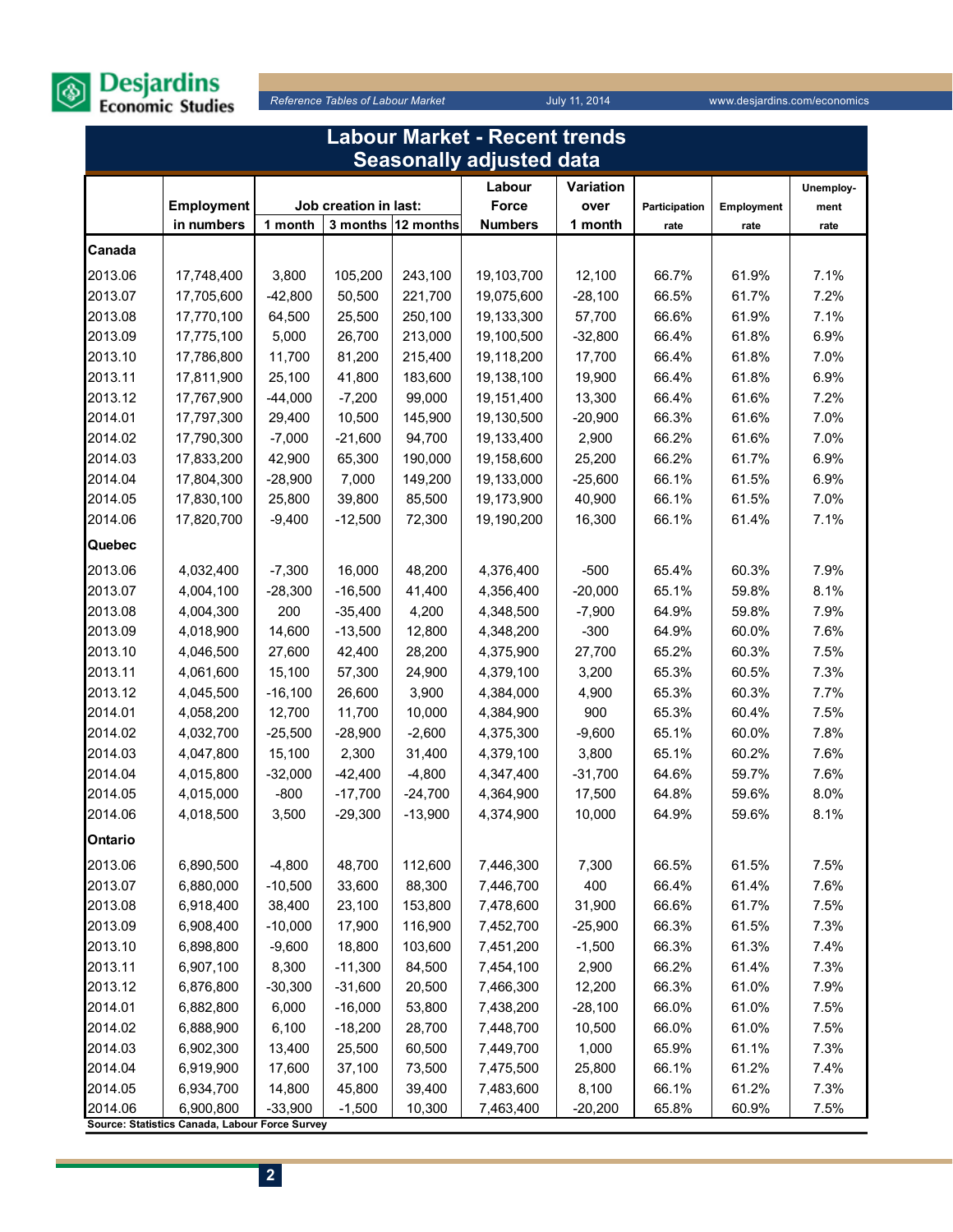

| <b>Other Labour Market Indicators</b>          |                         |          |          |           |           |                   |  |  |  |
|------------------------------------------------|-------------------------|----------|----------|-----------|-----------|-------------------|--|--|--|
| <b>SEASONALLY ADJUSTED DATA</b>                | <b>Last publication</b> |          |          |           |           | <b>Same month</b> |  |  |  |
|                                                | <b>Month</b>            | Level    | -1 MONTH | -3 MONTHS | -6 MONTHS | -1 YEAR           |  |  |  |
| <b>CANADA</b>                                  |                         |          |          |           |           |                   |  |  |  |
| Average weekly wages (\$)                      | April                   | 1,046.65 | 1,034.34 | 1,006.17  | 1,011.67  | 1,018.69          |  |  |  |
| Average hours worked in                        |                         |          |          |           |           |                   |  |  |  |
| the manufacturing sector                       | April                   | 30.3     | 30.4     | 30.4      | 30.5      | 30.3              |  |  |  |
|                                                |                         |          |          |           |           |                   |  |  |  |
| <b>QUEBEC</b><br>Average weekly wages (\$)     | April                   | 969.20   | 951.57   | 937.17    | 962.49    | 954.60            |  |  |  |
| Average hours worked in                        |                         |          |          |           |           |                   |  |  |  |
| the manufacturing sector                       | April                   | 29.9     | 30.0     | 30.0      | 30.2      | 29.9              |  |  |  |
|                                                |                         |          |          |           |           |                   |  |  |  |
| <b>ONTARIO</b>                                 |                         |          |          |           |           |                   |  |  |  |
| Average weekly wages (\$)                      | April                   | 1,068.19 | 1,062.71 | 1.033.32  | 1.044.35  | 1,050.71          |  |  |  |
| Average hours worked in                        |                         |          |          |           |           |                   |  |  |  |
| the manufacturing sector                       | April                   | 30.1     | 30.2     | 30.3      | 30.1      | 30.1              |  |  |  |
| Source: Statistics Canada, Labour Force Survey |                         |          |          |           |           |                   |  |  |  |

|               | <b>Annual Data</b>                                                                                                                               |                                       |                                                                                      |                                      |                                       |                                       |                                       |  |  |  |  |  |
|---------------|--------------------------------------------------------------------------------------------------------------------------------------------------|---------------------------------------|--------------------------------------------------------------------------------------|--------------------------------------|---------------------------------------|---------------------------------------|---------------------------------------|--|--|--|--|--|
|               | Annual average                                                                                                                                   | 2008                                  | 2010<br>2009                                                                         |                                      | 2011                                  | 2012                                  | 2013                                  |  |  |  |  |  |
|               | <b>CANADA TOTAL JOBS</b><br><b>JOB CREATION</b><br>Job growth (%)<br><b>Unemployment rate</b>                                                    | 17,087,400<br>281,800<br>1.7%<br>6.1% | 16,813,100<br>17,041,000<br>$-274,300$<br>227,900<br>$-1.6%$<br>1.4%<br>8.3%<br>8.0% |                                      | 17,306,200<br>265,200<br>1.6%<br>7.5% | 17,507,700<br>201,500<br>1.2%<br>7.2% | 17,731,200<br>223,500<br>1.3%<br>7.1% |  |  |  |  |  |
| <b>QUEBEC</b> | <b>TOTAL JOBS</b><br><b>JOB CREATION</b><br>Job growth (%)<br><b>Unemployment rate</b>                                                           | 3,880,400<br>46,300<br>1.2%<br>7.2%   | 3,848,400<br>$-32,000$<br>$-0.8%$<br>8.5%                                            | 3,915,100<br>66,700<br>1.7%<br>8.0%  | 3,953,600<br>38,500<br>1.0%<br>7.8%   | 3,984,400<br>30,800<br>0.8%<br>7.8%   | 4,032,200<br>47,800<br>1.2%<br>7.6%   |  |  |  |  |  |
|               | <b>ONTARIO TOTAL JOBS</b><br><b>JOB CREATION</b><br>Job growth (%)<br><b>Unemployment rate</b><br>Source: Statistics Canada, Labour Force Survey | 6,666,300<br>102.000<br>1.6%<br>6.5%  | 6,502,000<br>$-164.300$<br>$-2.5%$<br>9.0%                                           | 6,610,000<br>108.000<br>1.7%<br>8.7% | 6,731,300<br>121.300<br>1.8%<br>7.8%  | 6,783,800<br>52.500<br>0.8%<br>7.8%   | 6,879,400<br>95.600<br>1.4%<br>7.5%   |  |  |  |  |  |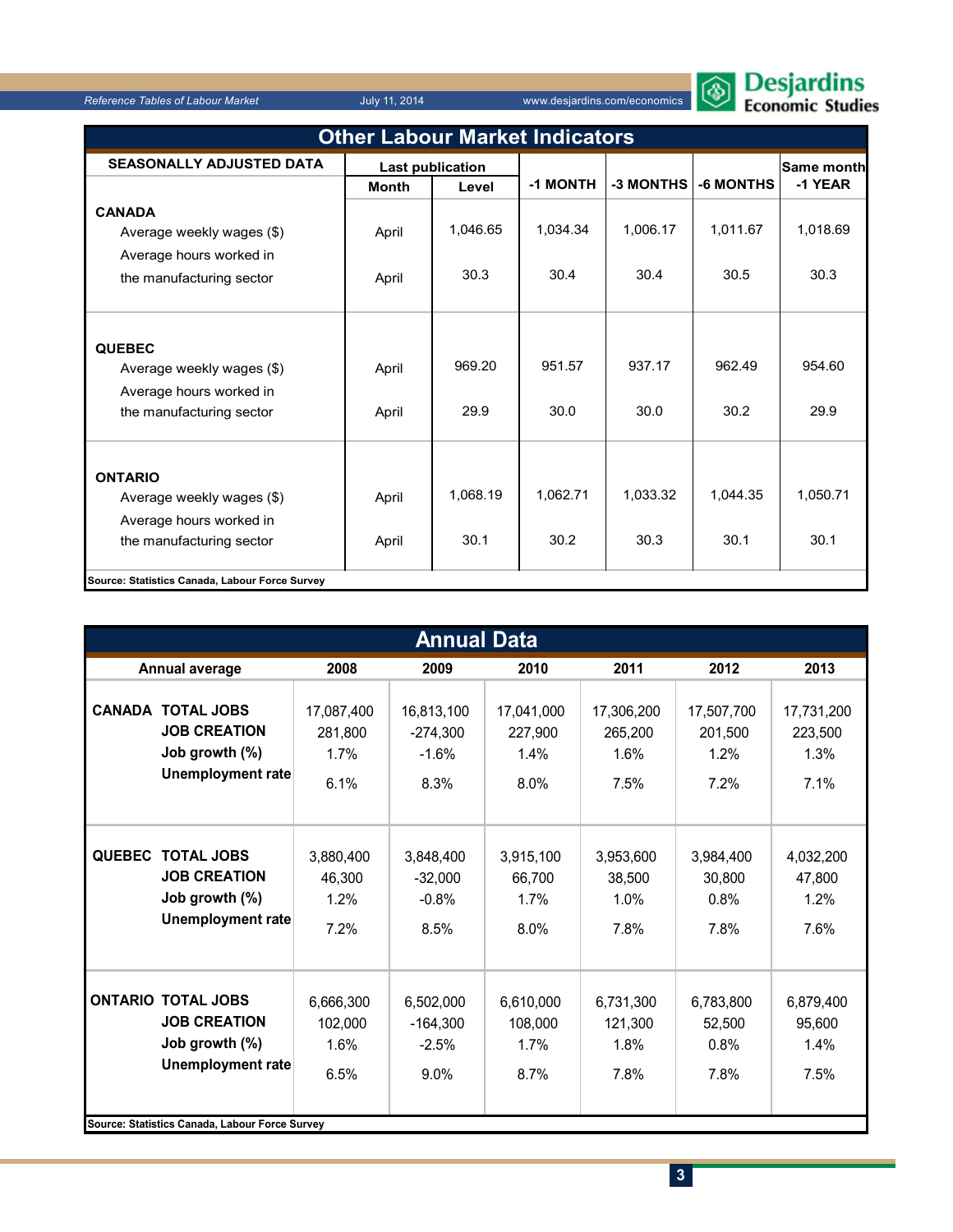



Sources: Statistics Canada and Desjardins, Economic Studies









**2002 2003 2004 2005 2006 2007 2008 2009 2010 2011 2012 2013 2014** Sources: Statistics Canada and Desjardins, Economic Studies





**-80 -70 -60 -50 -40 -30 -20 -10 0 10 20 30 40 50 60 2002 2003 2004 2005 2006 2007 2008 2009 2010 2011 2012 2013 2014** *In thousands* **-80 -70 -60 -50 -40 -30 -20 -10 0 10 20 30 40 50 60** *In tho* Sources: Statistics Canada and Desjardins, Economic Studies **ONTARIO – Evolution of employment**

**4**